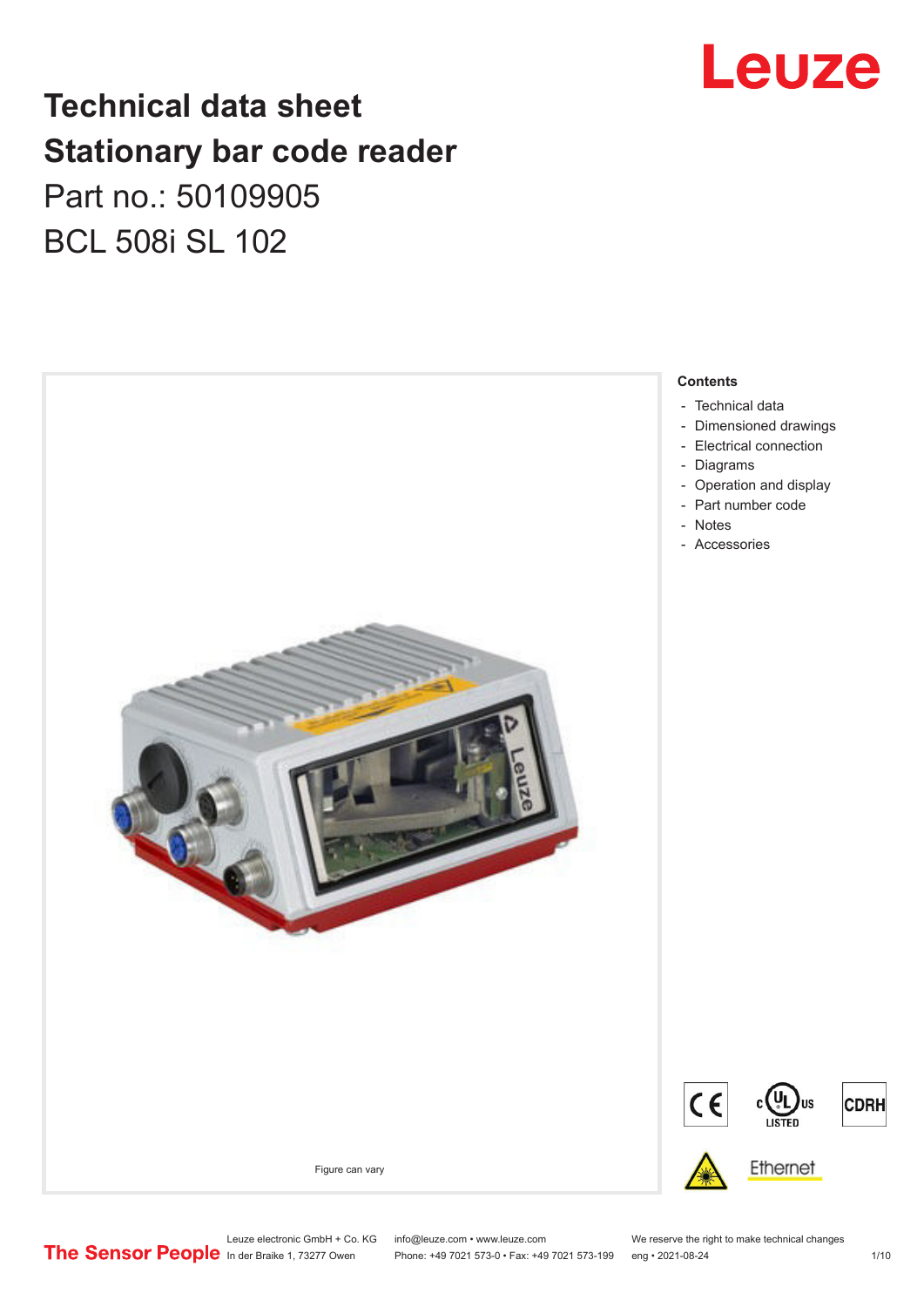# <span id="page-1-0"></span>**Technical data**

#### **Basic data**

| <b>Series</b>                              | <b>BCL 500i</b>                    |
|--------------------------------------------|------------------------------------|
| <b>Functions</b>                           |                                    |
| <b>Functions</b>                           | Alignment mode                     |
|                                            | AutoConfig                         |
|                                            | AutoControl                        |
|                                            | AutoReflAct                        |
|                                            | Code fragment technology           |
|                                            | <b>LED</b> indicator               |
|                                            | Reference code comparison          |
| <b>Characteristic parameters</b>           |                                    |
| <b>MTTF</b>                                | 93 years                           |
| <b>Read data</b>                           |                                    |
| Code types, readable                       | 2/5 Interleaved                    |
|                                            | Codabar                            |
|                                            | Code 128                           |
|                                            | Code 39                            |
|                                            | Code 93                            |
|                                            | <b>EAN 128</b>                     |
|                                            | <b>EAN 8/13</b>                    |
|                                            | <b>EAN Addendum</b>                |
|                                            | GS1 Databar Expanded               |
|                                            | <b>GS1 Databar Limited</b>         |
|                                            | <b>GS1 Databar Omnidirectional</b> |
|                                            | <b>UPC</b>                         |
| Scanning rate, typical                     | $1,000$ scans/s                    |
| Bar codes per reading gate, max.<br>number | 64 Piece(s)                        |
| مفتاح الممتلفينين                          |                                    |

#### **Optical data**

| <b>Reading distance</b>                         | 1,000  2,400 mm            |
|-------------------------------------------------|----------------------------|
| Light source                                    | Laser, Red                 |
| Wavelength                                      | 650 nm                     |
| Laser class                                     | 2, IEC/EN 60825-1:2007     |
| <b>Transmitted-signal shape</b>                 | Continuous                 |
| Usable opening angle (reading field<br>opening) | $60^{\circ}$               |
| Bar code contrast (PCS)                         | $60 \%$                    |
| <b>Modulus size</b>                             | $0.71$ mm                  |
| <b>Reading method</b>                           | Line scanner               |
| <b>Scanning rate</b>                            | 800  1,200 scans/s         |
| <b>Beam deflection</b>                          | Via rotating polygon wheel |
| Light beam exit                                 | Front                      |
|                                                 |                            |

#### **Electrical data**

**Protective circuit** Polarity reversal protection

**Performance data Supply voltage U<sub>B</sub> Power consumption, max.** 10 W

10 ... 30 V, DC

#### **Inputs/outputs selectable Output current, max.** 100 mA **Number of inputs/outputs selectable** 4 Piece(s) **Voltage type, outputs** DC **Switching voltage, outputs** Typ.<br>Voltage type, inputs DC Typ.  $U_B / 0 V$ **Voltage type, inputs Switching voltage, inputs** Typ. Unit Unit Current. max. 8 mA Typ.  $U_B / 0 V$ **Input current, max.**

Leuze

#### **Interface**

| <b>Type</b>                  | <b>Fthernet</b>           |
|------------------------------|---------------------------|
| <b>Ethernet</b>              |                           |
| <b>Architecture</b>          | Client                    |
|                              | Server                    |
| <b>Address assignment</b>    | <b>DHCP</b>               |
|                              | Manual address assignment |
| <b>Transmission speed</b>    | 10 Mbit/s                 |
|                              | 100 Mbit/s                |
| <b>Function</b>              | Process                   |
| <b>Switch functionality</b>  | Integrated                |
| <b>Transmission protocol</b> | <b>TCP/IP</b>             |

#### **Service interface**

| Type                                   | <b>USB</b>                 |
|----------------------------------------|----------------------------|
| <b>USB</b>                             |                            |
| <b>Function</b>                        | Configuration via software |
|                                        | Service                    |
| <b>Connection</b>                      |                            |
|                                        |                            |
| <b>Number of connections</b>           | 5 Piece(s)                 |
|                                        |                            |
| <b>Connection 1</b><br><b>Function</b> | Service interface          |
| <b>Type of connection</b>              | <b>USB</b>                 |
| <b>Designation on device</b>           | <b>SERVICE</b>             |
| <b>Connector type</b>                  | USB 2.0 Standard-A         |
|                                        |                            |
| <b>Connection 2</b>                    |                            |
| <b>Function</b>                        | Signal IN                  |
|                                        | Signal OUT                 |
| <b>Type of connection</b>              | Connector                  |
| <b>Designation on device</b>           | SW IN/OUT                  |
| <b>Thread size</b>                     | M <sub>12</sub>            |
| <b>Type</b>                            | Female                     |
| <b>Material</b>                        | Metal                      |
| No. of pins                            | 5-pin                      |
| Encoding                               | A-coded                    |
|                                        |                            |
| <b>Connection 3</b>                    |                            |
| <b>Function</b>                        | Signal IN                  |
|                                        | Signal OUT                 |
|                                        | Voltage supply             |
| <b>Type of connection</b>              | Connector                  |
| <b>Designation on device</b>           | <b>PWR</b>                 |
| <b>Thread size</b>                     | M <sub>12</sub>            |
| <b>Type</b>                            | Male                       |
| <b>Material</b>                        | Metal                      |
| No. of pins                            | 5-pin                      |
| Encoding                               | A-coded                    |

Leuze electronic GmbH + Co. KG info@leuze.com • www.leuze.com We reserve the right to make technical changes<br> **The Sensor People** In der Braike 1, 73277 Owen Phone: +49 7021 573-0 • Fax: +49 7021 573-199 eng • 2021-08-24 Phone: +49 7021 573-0 • Fax: +49 7021 573-199 eng • 2021-08-24 2/10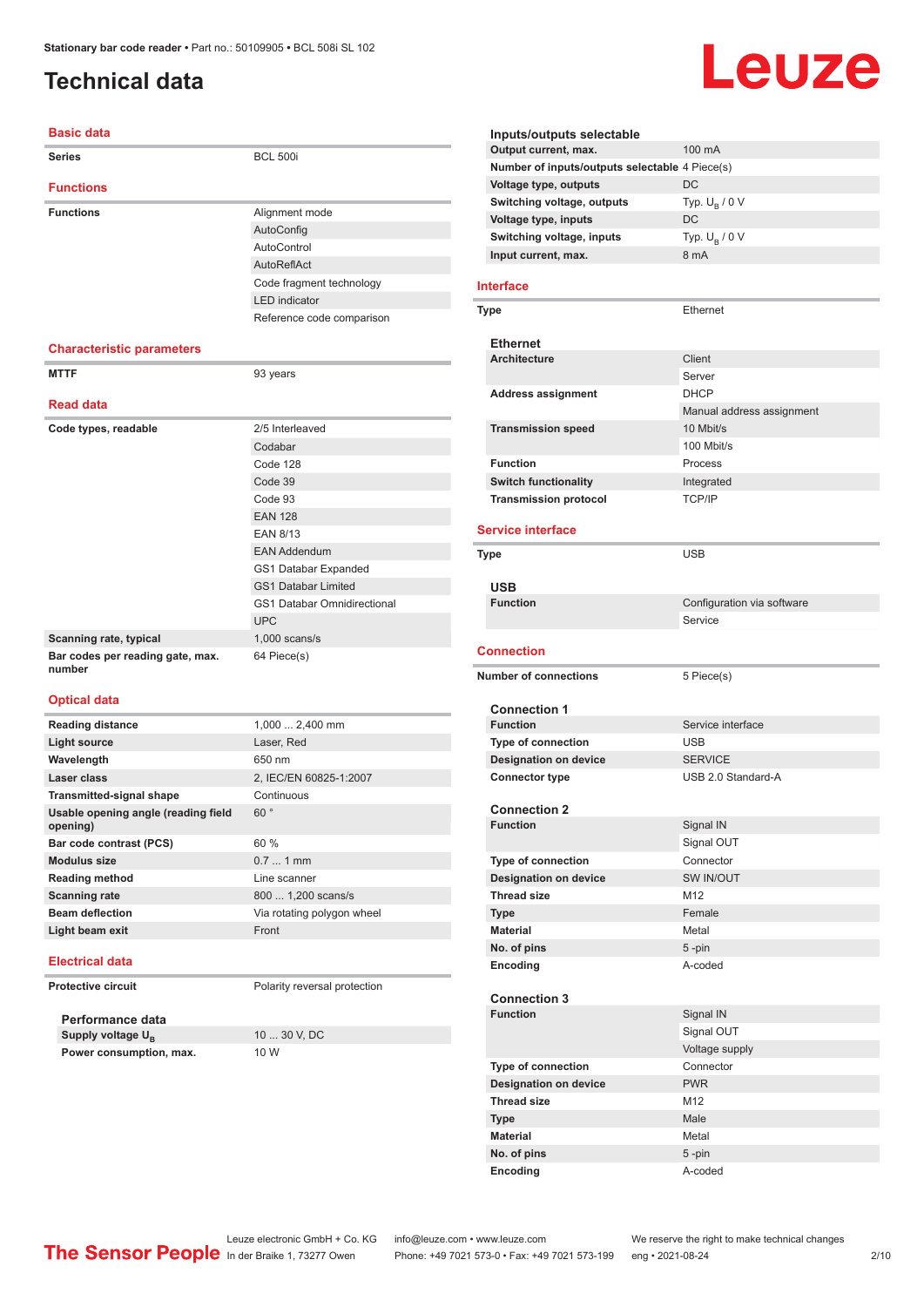# **Technical data**

#### **Connection 4 Function** BUS IN **Type of connection** Connector **Designation on device** HOST / BUS IN **Thread size** M12 **Type** Female **Material** Metal **No. of pins** 4 -pin **Encoding** D-coded **Connection 5 Function** BUS OUT **Type of connection** Connector **Designation on device** BUS OUT Thread size M12

#### **Mechanical data**

**Type Female No. of pins** 4 -pin

| Design                   | Cubic                        |
|--------------------------|------------------------------|
| Dimension (W x H x L)    | 123.5 mm x 63 mm x 106.5 mm  |
| <b>Housing material</b>  | Metal                        |
| <b>Metal housing</b>     | Aluminum                     |
| Lens cover material      | Glass                        |
| Net weight               | 1,100q                       |
| <b>Housing color</b>     | Black, RAL 9005              |
|                          | Red, RAL 3000                |
| <b>Type of fastening</b> | Dovetail grooves             |
|                          | Mounting thread              |
|                          | Via optional mounting device |

#### **Operation and display**

| I FD                                                                       |
|----------------------------------------------------------------------------|
| Monochromatic graphical display.<br>128x64 pixel, with background lighting |
| 2 Piece(s)                                                                 |
| Via web browser                                                            |
| Button(s)                                                                  |
|                                                                            |

#### **Environmental data**

| Ambient temperature, operation                      | 040 °C                         |
|-----------------------------------------------------|--------------------------------|
| Ambient temperature, storage                        | $-20$ +70 °C                   |
| Relative humidity (non-condensing)                  | 90%                            |
| Extraneous light tolerance on the bar<br>code, max. | $2,000$ $\overline{\text{lx}}$ |
|                                                     |                                |

Leuze

#### **Certifications**

| Degree of protection                                               | IP 65                    |
|--------------------------------------------------------------------|--------------------------|
| <b>Protection class</b>                                            | Ш                        |
| <b>Certifications</b>                                              | c UL US                  |
| Test procedure for EMC in accordance EN 55022                      |                          |
| with standard                                                      | EN 61000-4-2, -3, -4, -6 |
| Test procedure for shock in<br>accordance with standard            | IEC 60068-2-27, test Ea  |
| Test procedure for continuous shock<br>in accordance with standard | IEC 60068-2-29, test Eb  |
| Test procedure for vibration in<br>accordance with standard        | IEC 60068-2-6, test Fc   |

#### **Classification**

| <b>Customs tariff number</b> | 84719000 |
|------------------------------|----------|
| eCl@ss 5.1.4                 | 27280102 |
| eCl@ss 8.0                   | 27280102 |
| eCl@ss 9.0                   | 27280102 |
| eCl@ss 10.0                  | 27280102 |
| eCl@ss 11.0                  | 27280102 |
| <b>ETIM 5.0</b>              | EC002550 |
| <b>ETIM 6.0</b>              | EC002550 |
| <b>ETIM 7.0</b>              | EC002550 |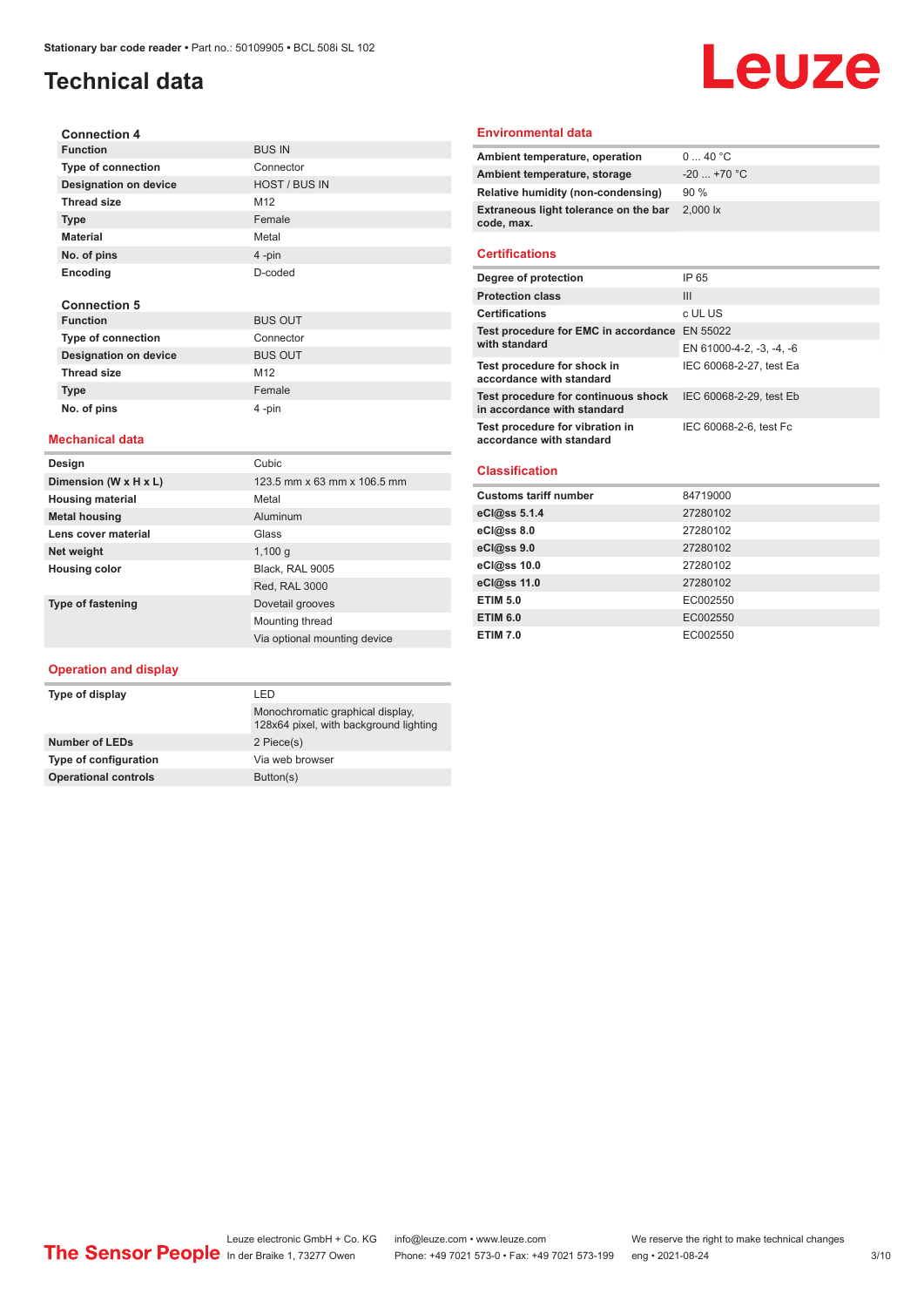# <span id="page-3-0"></span>**Dimensioned drawings**

All dimensions in millimeters



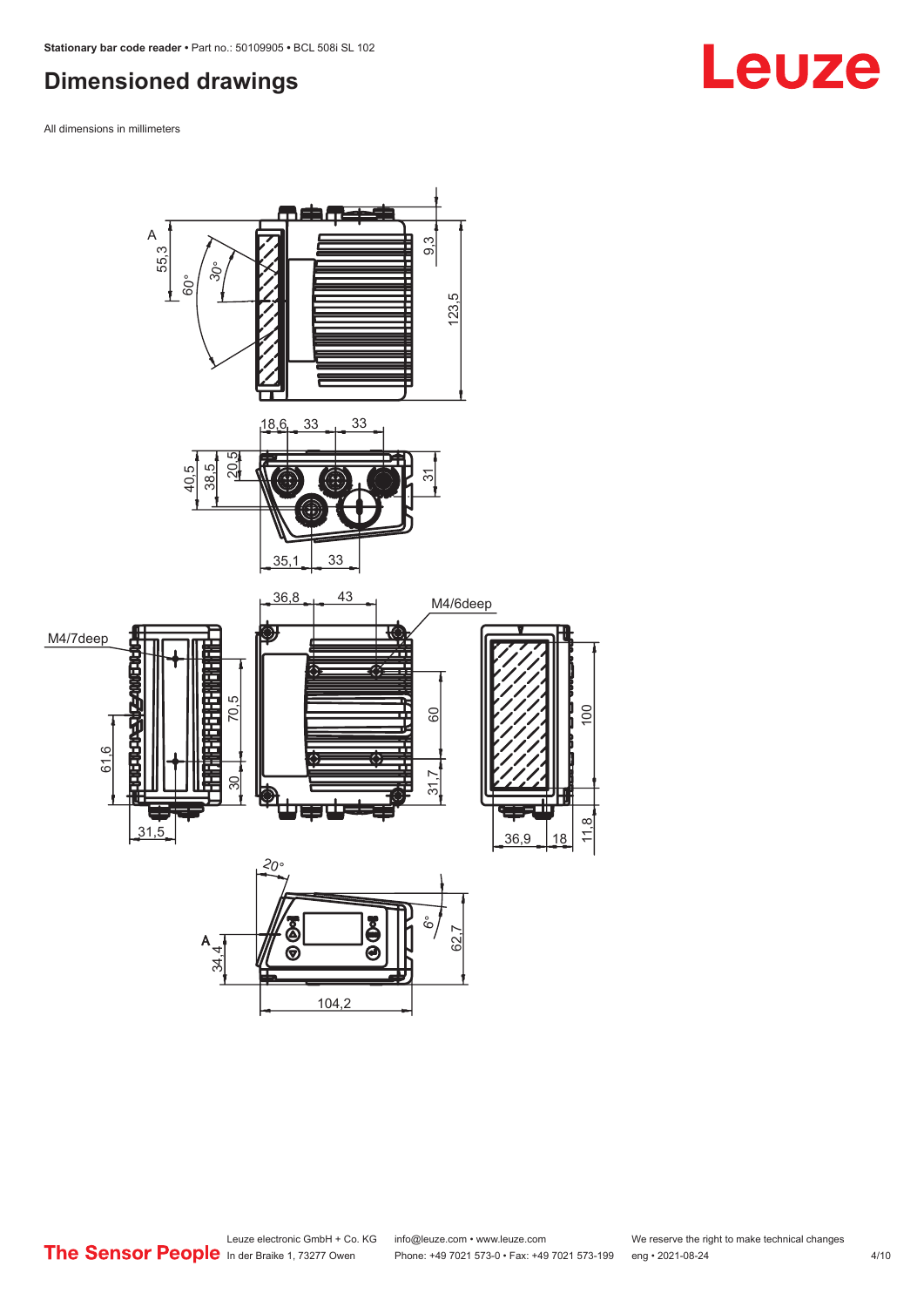# <span id="page-4-0"></span>**Electrical connection**

#### **Connection 1 SERVICE**

| <b>Function</b>       | Service interface  |
|-----------------------|--------------------|
| Type of connection    | <b>USB</b>         |
| <b>Connector type</b> | USB 2.0 Standard-A |
|                       |                    |

#### **Pin Pin assignment 1** +5 V DC

|    | TU V DU    |
|----|------------|
| -2 | D- - Data  |
| 3  | D+ - Data  |
| 4  | <b>GND</b> |

# 4 3 2 1



#### **Connection 2**

| <b>SW IN/OUT</b> |
|------------------|
|------------------|

| <b>Function</b>    | Signal IN  |
|--------------------|------------|
|                    | Signal OUT |
| Type of connection | Connector  |
| <b>Thread size</b> | M12        |
| <b>Type</b>        | Female     |
| <b>Material</b>    | Metal      |
| No. of pins        | $5$ -pin   |
| Encoding           | A-coded    |

# **Pin Pin assignment**

|    | <b>VOUT</b>       |
|----|-------------------|
| າ  | SWIO <sub>1</sub> |
| ີ  | <b>GND</b>        |
|    | SWIO <sub>2</sub> |
| 'n | FF.               |



#### **Connection 3 PWR**

|  | ۰. |  |
|--|----|--|
|  |    |  |

| <b>Function</b>    | Signal IN      |
|--------------------|----------------|
|                    | Signal OUT     |
|                    | Voltage supply |
| Type of connection | Connector      |
| <b>Thread size</b> | M12            |
| <b>Type</b>        | Male           |
| <b>Material</b>    | Metal          |
| No. of pins        | $5$ -pin       |
| Encoding           | A-coded        |

#### **Pin Pin assignment**

| 1              | <b>VIN</b>        |
|----------------|-------------------|
| $\overline{2}$ | SWIO <sub>3</sub> |
| 3              | <b>GND</b>        |
| $\overline{4}$ | SWIO 4            |
| 5              | FE                |





Leuze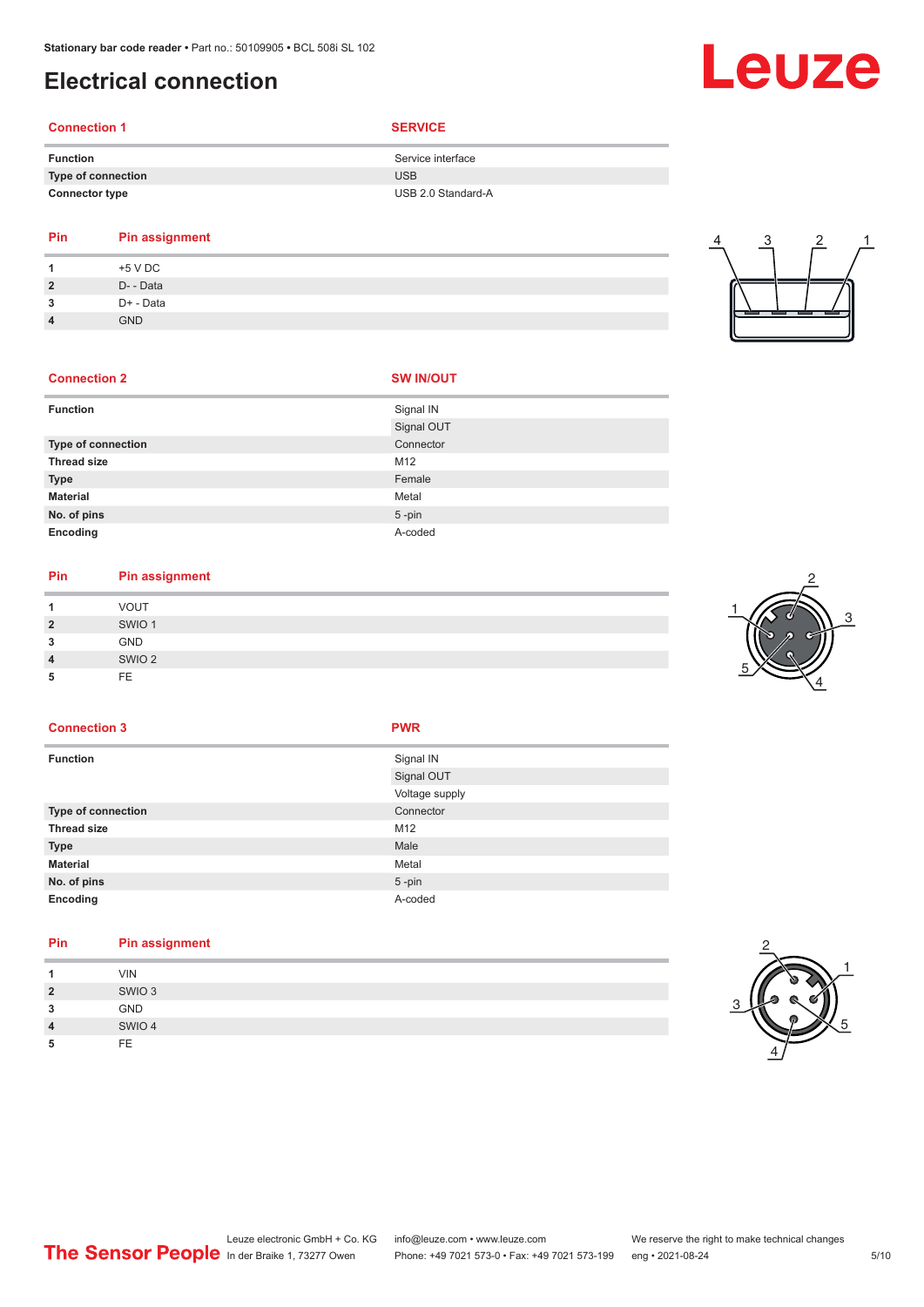# **Electrical connection**

#### **Connection 4**

| <b>HOST / BUS IN</b> |  |  |
|----------------------|--|--|
|                      |  |  |

| <b>Function</b>    | <b>BUS IN</b> |
|--------------------|---------------|
| Type of connection | Connector     |
| <b>Thread size</b> | M12           |
| <b>Type</b>        | Female        |
| <b>Material</b>    | Metal         |
| No. of pins        | 4-pin         |
| Encoding           | D-coded       |

### **Pin Pin assignment**

| -4             | TD+   |
|----------------|-------|
| $\overline{2}$ | $RD+$ |
| 2<br>ر.        | TD-   |
| 4              | RD-   |



Leuze

| <b>Connection 5</b> | <b>BUS OUT</b> |  |
|---------------------|----------------|--|
| <b>Function</b>     | <b>BUS OUT</b> |  |
| Type of connection  | Connector      |  |
| <b>Thread size</b>  | M12            |  |
| <b>Type</b>         | Female         |  |
| <b>Material</b>     | Metal          |  |
| No. of pins         | 4-pin          |  |
| Encoding            | D-coded        |  |

#### **Pin Pin assignment**

|                  | TD+   |
|------------------|-------|
| $\overline{2}$   | $RD+$ |
| ຳ<br>- 3         | TD-   |
| $\boldsymbol{4}$ | RD-   |

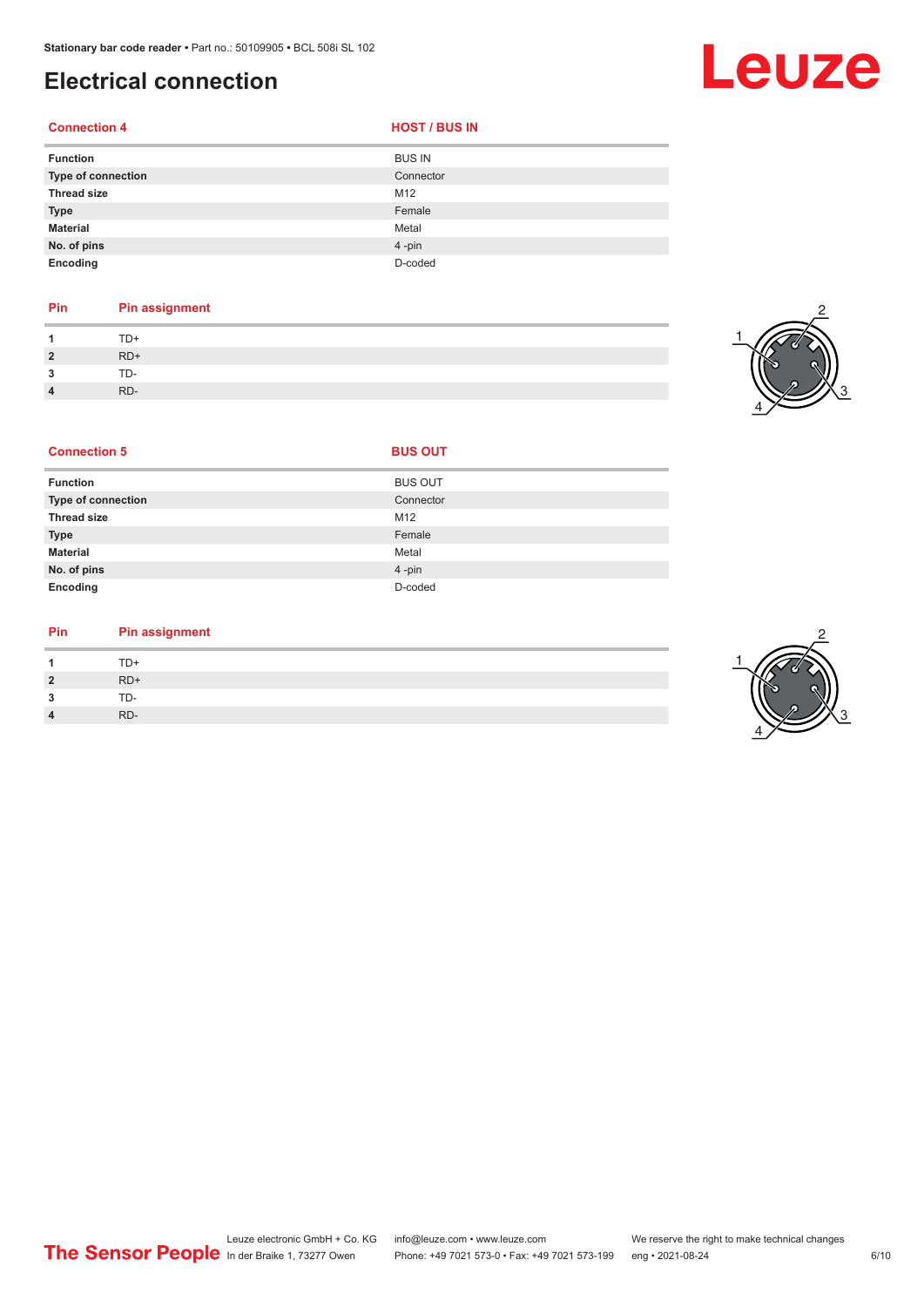# <span id="page-6-0"></span>**Diagrams**

# Leuze

#### Reading field curve



x Reading field distance [mm]

y Reading field width [mm]

# **Operation and display**

| <b>LED</b>                   | <b>Display</b>           | <b>Meaning</b>                  |
|------------------------------|--------------------------|---------------------------------|
| <b>PWR</b><br>1              | Off                      | Device switched off             |
|                              | Green, flashing          | Device ok, initialization phase |
|                              | Green, continuous light  | Device OK                       |
|                              | Orange, continuous light | Service operation               |
|                              | Red, flashing            | Device OK, warning set          |
|                              | Red, continuous light    | Device error                    |
| $\overline{2}$<br><b>BUS</b> | Off                      | No supply voltage               |
|                              | Green, flashing          | Initialization                  |
|                              | Green, continuous light  | Bus operation ok                |
|                              | Red, flashing            | Communication error             |
|                              | Red, continuous light    | Network error                   |

# **Part number code**

Part designation: **BCL XXXX YYZ AAA B**

| <b>BCL</b>  | <b>Operating principle</b><br>BCL: bar code reader                                                                                                                                                                                  |
|-------------|-------------------------------------------------------------------------------------------------------------------------------------------------------------------------------------------------------------------------------------|
| <b>XXXX</b> | Series/interface (integrated fieldbus technology)<br>500i: RS 232 / RS 422 / RS 485 (multiNet master)<br>501i: RS 485 (multiNet slave)<br>504i: PROFIBUS DP<br>508i: EtherNet TCP/IP, UDP<br>548i: PROFINET RT<br>558i: EtherNet/IP |
| YY          | <b>Scanning principle</b><br>S: line scanner (single line)<br>O: oscillating-mirror scanner (oscillating mirror)                                                                                                                    |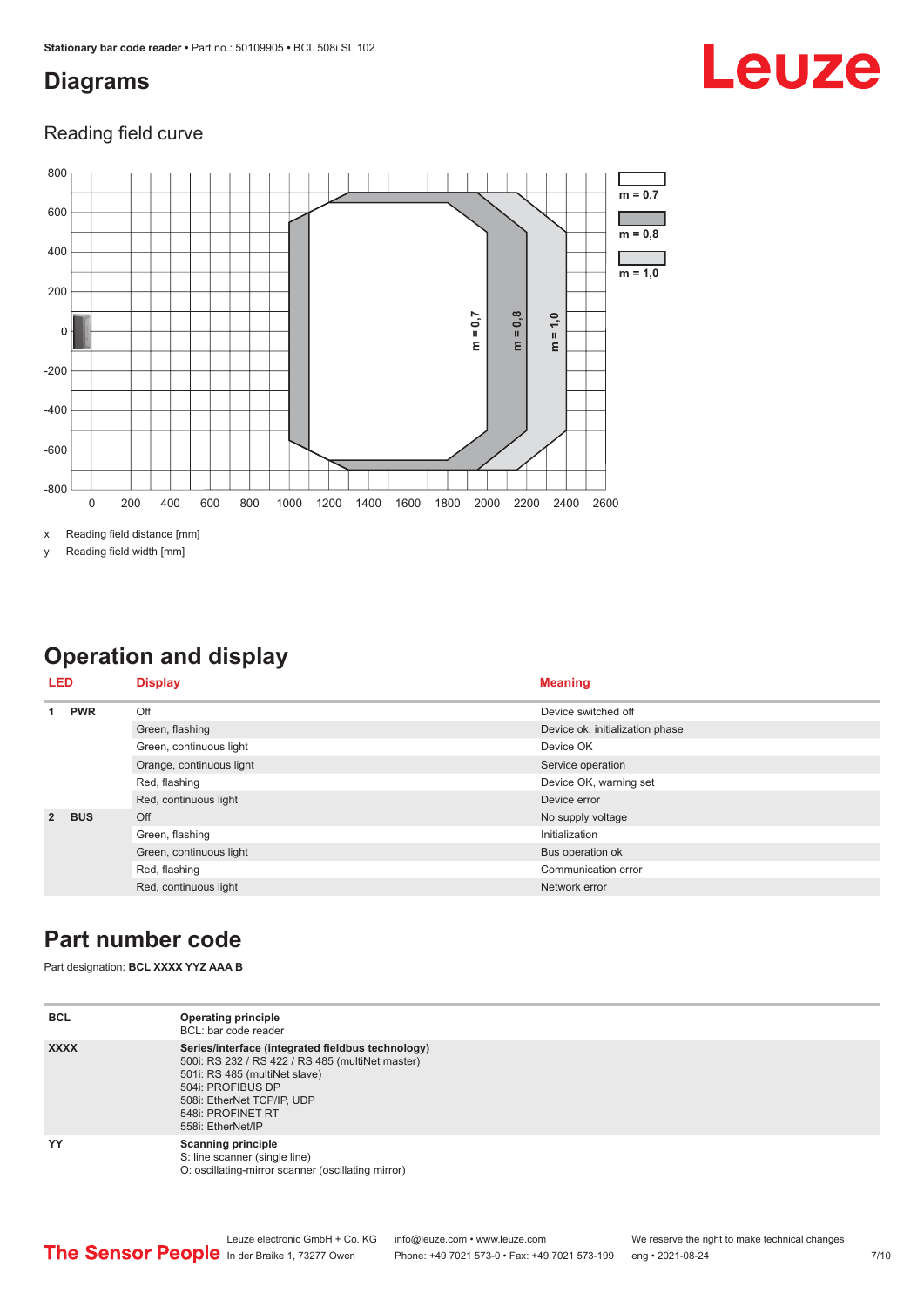# <span id="page-7-0"></span>**Part number code**



| z           | <b>Optics</b><br>N: High Density (close)<br>M: Medium Density (medium distance)<br>F: Low Density (remote)<br>L: Long Range (very large distances) |
|-------------|----------------------------------------------------------------------------------------------------------------------------------------------------|
| AAA         | <b>Beam exit</b><br>100: lateral<br>$102:$ front                                                                                                   |
| B           | <b>Special equipment</b><br>H: with heating                                                                                                        |
| <b>Note</b> |                                                                                                                                                    |
| $\bullet$   | $\&$ A list with all available device types can be found on the Leuze website at www.leuze.com.                                                    |

# **Notes**

| <b>Observe intended use!</b>                                                                                                                                                                                                  |
|-------------------------------------------------------------------------------------------------------------------------------------------------------------------------------------------------------------------------------|
| $\%$ This product is not a safety sensor and is not intended as personnel protection.<br>$\%$ The product may only be put into operation by competent persons.<br>♦ Only use the product in accordance with its intended use. |

| <b>ATTENTION! LASER RADIATION - CLASS 2 LASER PRODUCT</b>                                                                                                                                                                                                                                    |
|----------------------------------------------------------------------------------------------------------------------------------------------------------------------------------------------------------------------------------------------------------------------------------------------|
| Do not stare into beam!<br>The device satisfies the requirements of IEC 60825-1:2007 (EN 60825-1:2007) safety requiations for a product of <b>laser class 2</b> as well as the<br>U.S. 21 CFR 1040.10 requlations with deviations corresponding to "Laser Notice No. 50" from June 24, 2007. |
| $\&$ Never look directly into the laser beam or in the direction of reflected laser beams! If you look into the beam path over a longer time period, there is a risk<br>of injury to the retina.                                                                                             |
| $\%$ Do not point the laser beam of the device at persons!                                                                                                                                                                                                                                   |
| $\%$ Interrupt the laser beam using a non-transparent, non-reflective object if the laser beam is accidentally directed towards a person.                                                                                                                                                    |
| $\%$ When mounting and aligning the device, avoid reflections of the laser beam off reflective surfaces!                                                                                                                                                                                     |
| $\&$ CAUTION! Use of controls or adjustments or performance of procedures other than specified herein may result in hazardous light exposure.                                                                                                                                                |
| $\&$ Observe the applicable statutory and local laser protection regulations.                                                                                                                                                                                                                |
| $\ddot{\phi}$ The device must not be tampered with and must not be changed in any way.<br>There are no user-serviceable parts inside the device.<br>Repairs must only be performed by Leuze electronic GmbH + Co. KG.                                                                        |

|           | <b>NOTE</b>                                                                                                                                                                                                                                                |
|-----------|------------------------------------------------------------------------------------------------------------------------------------------------------------------------------------------------------------------------------------------------------------|
| $\bullet$ | Affix laser information and warning signs!<br>Laser information and warning signs are affixed to the device. In addition, self-adhesive laser information and warning signs (stick-on labels) are supplied in<br>several languages.                        |
|           | the laser information sheet to the device in the language appropriate for the place of use. When using the device in the US, use the stick-on label<br>with the "Complies with 21 CFR 1040.10" note.                                                       |
|           | $\%$ Affix the laser information and warning signs near the device if no signs are attached to the device (e.g. because the device is too small) or if the attached<br>laser information and warning signs are concealed due to the installation position. |
|           | $\%$ Affix the laser information and warning signs so that they are legible without exposing the reader to the laser radiation of the device or other optical<br>radiation.                                                                                |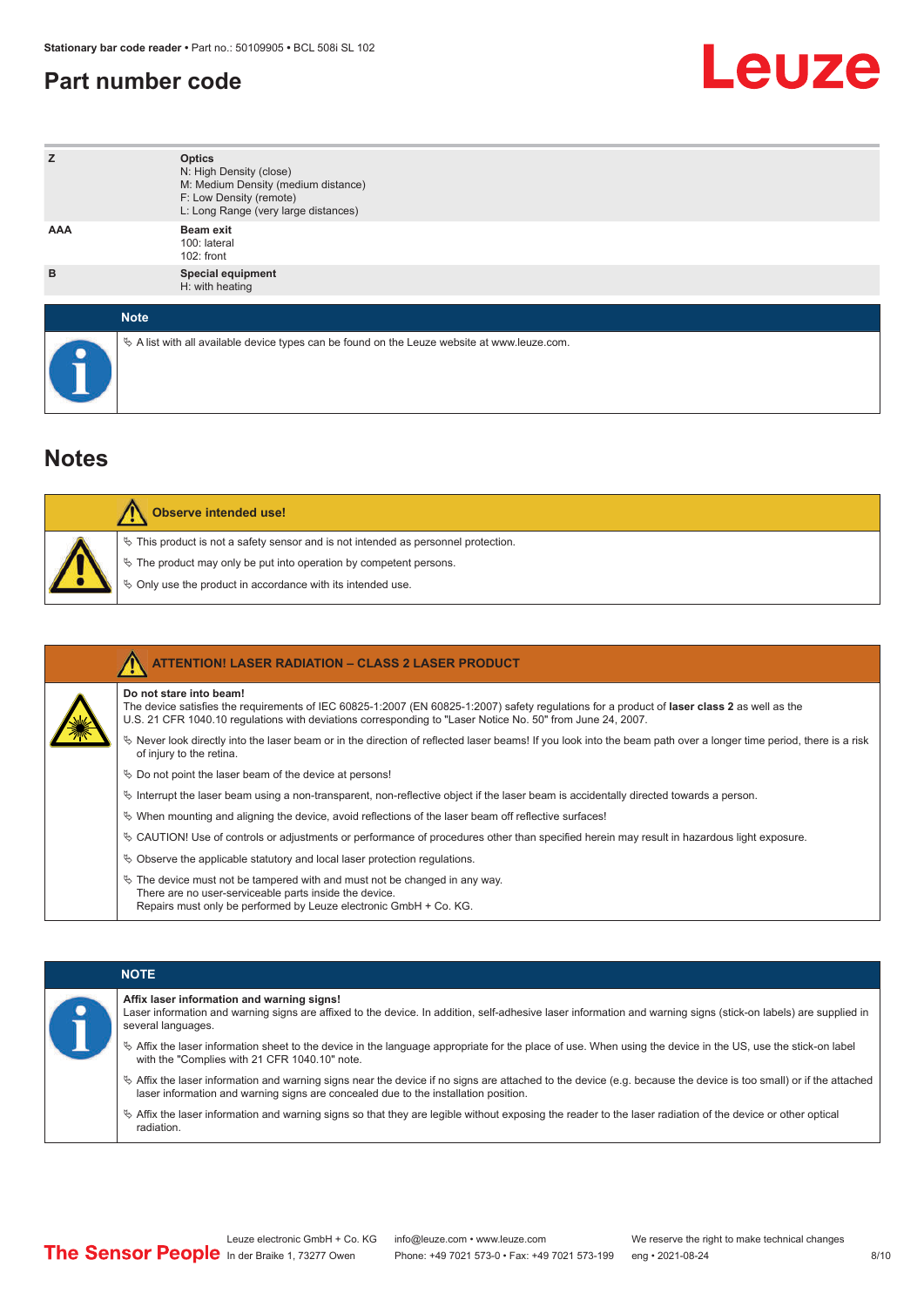# **Accessories**

# Leuze

# Connection technology - Connection cables

|        | Part no. | <b>Designation</b>     | <b>Article</b>   | <b>Description</b>                                                                                                                                         |
|--------|----------|------------------------|------------------|------------------------------------------------------------------------------------------------------------------------------------------------------------|
| ▤<br>W | 50132079 | KD U-M12-5A-V1-<br>050 | Connection cable | Connection 1: Connector, M12, Axial, Female, A-coded, 5-pin<br>Connection 2: Open end<br>Shielded: No<br>Cable length: 5,000 mm<br>Sheathing material: PVC |

# Connection technology - Interconnection cables

|   |      | Part no. | <b>Designation</b>                     | <b>Article</b>        | <b>Description</b>                                                                                                                                                                                                                 |
|---|------|----------|----------------------------------------|-----------------------|------------------------------------------------------------------------------------------------------------------------------------------------------------------------------------------------------------------------------------|
| Ÿ | اسسط | 50107726 | KB USB A - USB A                       | Interconnection cable | Suitable for interface: USB<br>Connection 1: USB<br>Connection 2: USB<br>Shielded: Yes<br>Cable length: 1,800 mm<br>Sheathing material: PVC                                                                                        |
|   |      | 50137077 | <b>KSS ET-M12-4A-</b><br>M12-4A-P7-020 | Interconnection cable | Suitable for interface: Ethernet<br>Connection 1: Connector, M12, Axial, Male, D-coded, 4 -pin<br>Connection 2: Connector, M12, Axial, Male, D-coded, 4 -pin<br>Shielded: Yes<br>Cable length: 1,000 mm<br>Sheathing material: PUR |
|   |      | 50137078 | <b>KSS ET-M12-4A-</b><br>M12-4A-P7-050 | Interconnection cable | Suitable for interface: Ethernet<br>Connection 1: Connector, M12, Axial, Male, D-coded, 4 -pin<br>Connection 2: Connector, M12, Axial, Male, D-coded, 4 -pin<br>Shielded: Yes<br>Cable length: 1,000 mm<br>Sheathing material: PUR |
|   | 世晶   | 50135081 | <b>KSS ET-M12-4A-</b><br>RJ45-A-P7-050 | Interconnection cable | Suitable for interface: Ethernet<br>Connection 1: Connector, M12, Axial, Male, D-coded, 4 -pin<br>Connection 2: RJ45<br>Shielded: Yes<br>Cable length: 5,000 mm<br>Sheathing material: PUR                                         |

# Mounting technology - Other

|        | Part no. | <b>Designation</b> | <b>Article</b>   | <b>Description</b>                                                                                 |
|--------|----------|--------------------|------------------|----------------------------------------------------------------------------------------------------|
| $\phi$ | 50111224 | <b>BT 59</b>       | Mounting bracket | Fastening, at system: Groove mounting<br>Mounting bracket, at device: Clampable<br>Material: Metal |